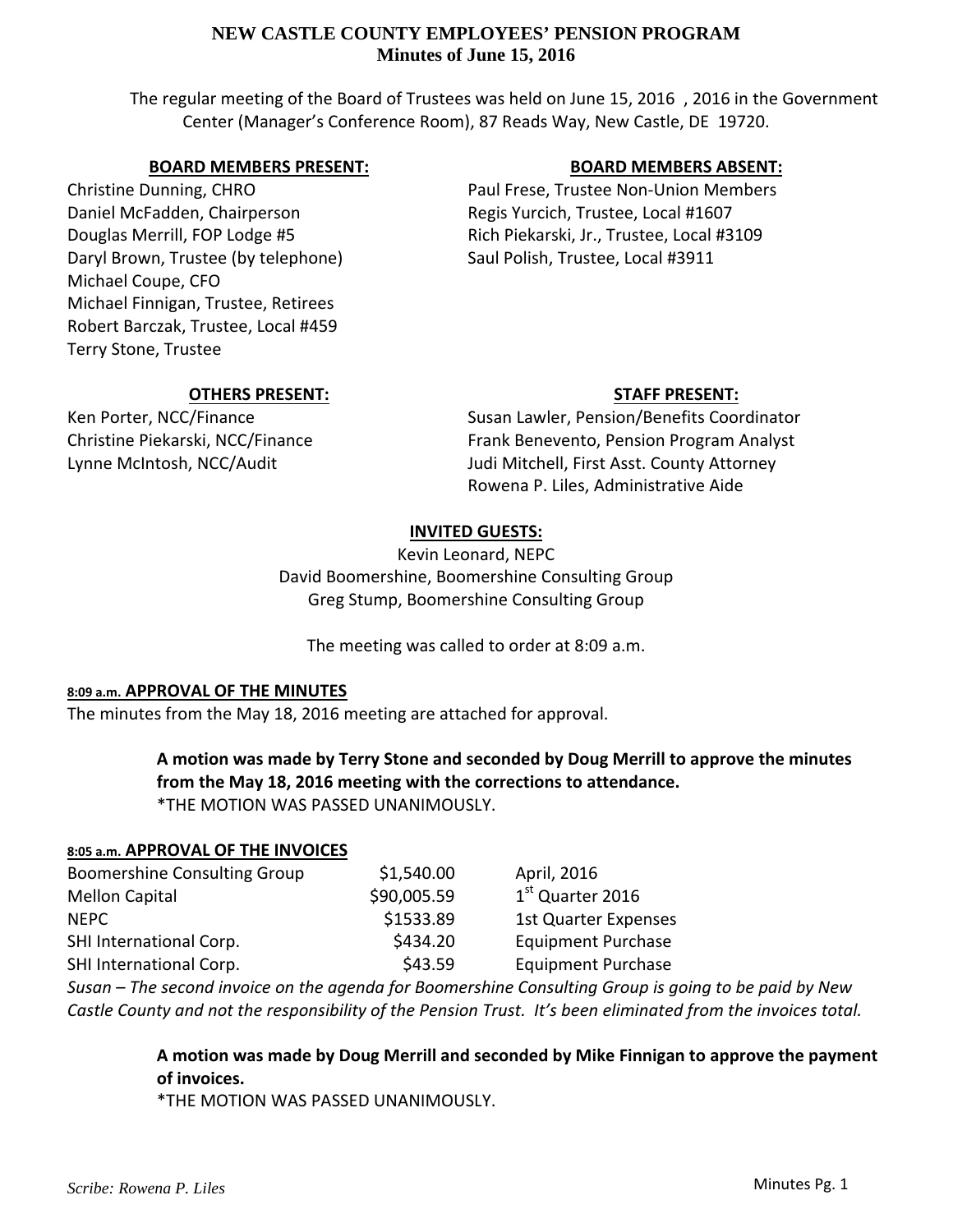# **NEW CASTLE COUNTY EMPLOYEES' PENSION PROGRAM Minutes of June 15, 2016**

#### **8:10 a.m. COORDINATOR'S REPORT by Susan Lawler**

Gross Payroll and Employer Contributions for the month of May 31, 2016.

#### **8:10 a.m. APPROVAL OF THE APPLICATIONS FOR BENEFITS**

**Service Retirements** Steven DiVirgilio  $$5,686.93$  April 14, 2016 RetPol Susan - Steven DiVirgilio had previously been on the agenda in May listed as a participant in the State plan *for Police and he is not. He reappears this time for the County plan for Police.* Robert W. Abbott <br>\$4,870.61 June 7, 2016 RetPol

#### **DELPEN Retirements (For Informational Purposes Only)**

| <b>Name</b>                            | <b>Effective</b> |                |        |
|----------------------------------------|------------------|----------------|--------|
| Ronald Breitigan, II                   | May 21, 2016     |                |        |
| <b>SURVIVOR BENEFITS</b>               |                  |                |        |
| Pauline D. Renai (Joseph Renai)        | \$852.41         | April 30, 2016 | RetGen |
| Gary Reaves ( <i>Emage C. Reaves</i> ) | \$1,391.63       | May 17, 2016   | RetGen |
| <b>REFUND BENEFITS</b>                 |                  |                |        |
| James Boyer                            | \$1,111.95       | June 1, 2016   | CPGen  |

**A motion was made by Terry Stone and seconded by Mike Finnigan to approve the service retirements, survivors and refund benefits.**

\*THE MOTION WAS PASSED UNANIMOUSLY.

#### **8:11 a.m. NEW BUSINESS**

 $\triangleright$  Confirming vote to terminate Crestline Investors Inc.

# **A motion was made by Terry Stone and seconded by Mike Finnigan to terminate the relationship with Crestline Investors, Inc.**

\*THE MOTION WAS PASSED UNANIMOUSLY.

#### **8:14 a.m. OLD BUSINESS**

 Small Cap Growth Investment Manager Selection – *Kevin the Board had discussion last month on the Small Cap Growth Managers. Cupps Capital Management made a presentation to the Board last* month. We provided a list of managers which was also reviewed. The Board voted to interview Small *Cap Growth Managers at the July 20th meeting.*

*Dan – What is the decision point here for this month?*

Susan – I think it's just a carry forward of Old Business recognizing that it will be carried over into July. Terry – No there is one more. The pension staffing is that something you would be talking about with this *small group?*

Susan – No. Nor am I prepared to present what I feel would be necessary to support a request, but thank *you.*

*Dan – If there is something like that we could get it on the agenda.*

*Susan – It failed to be carried forward for Old Business.*